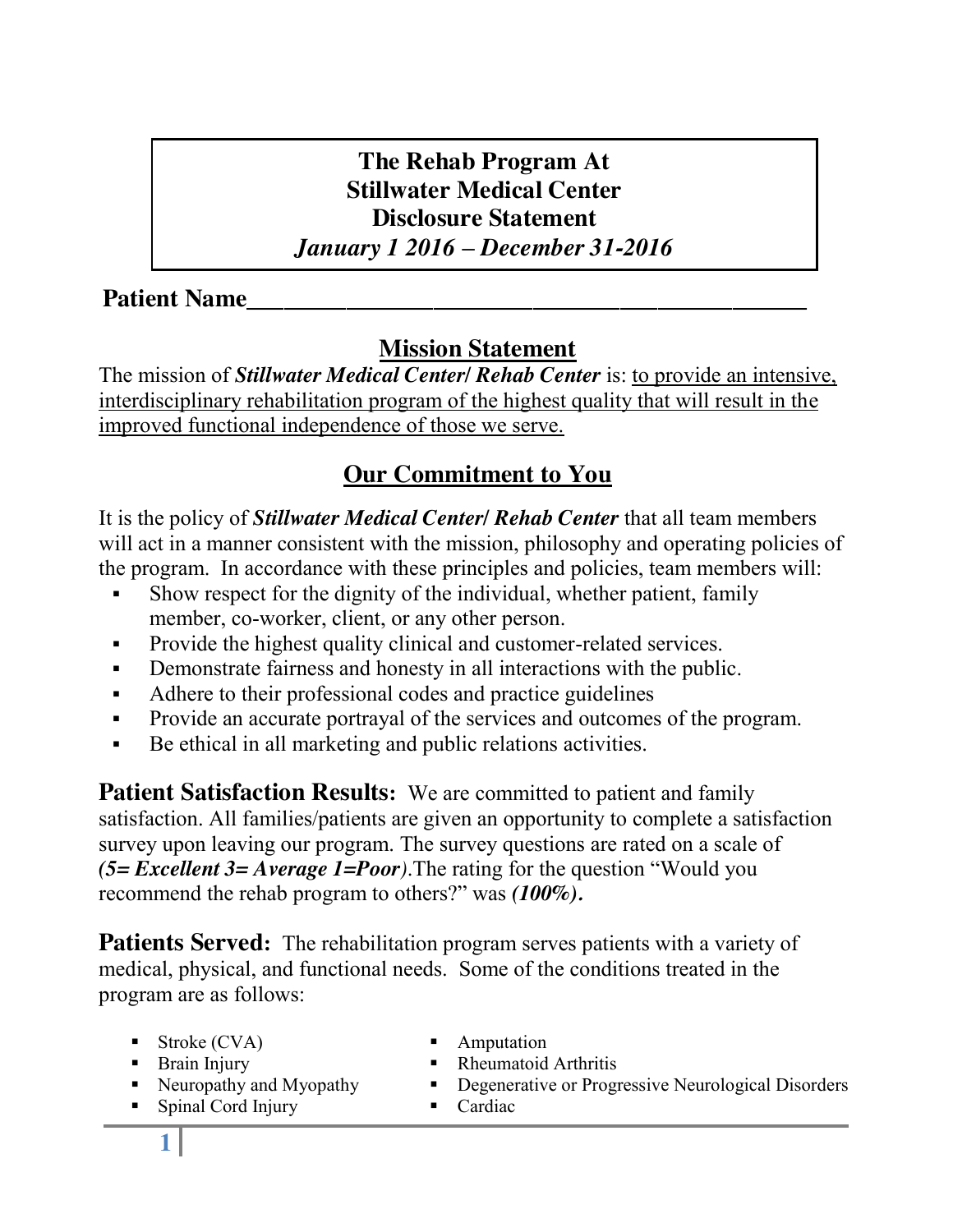- Multiple Trauma Pain Syndromes
- Import Hip Fractures **Pulmonary**
- **Joint Replacements**
- 
-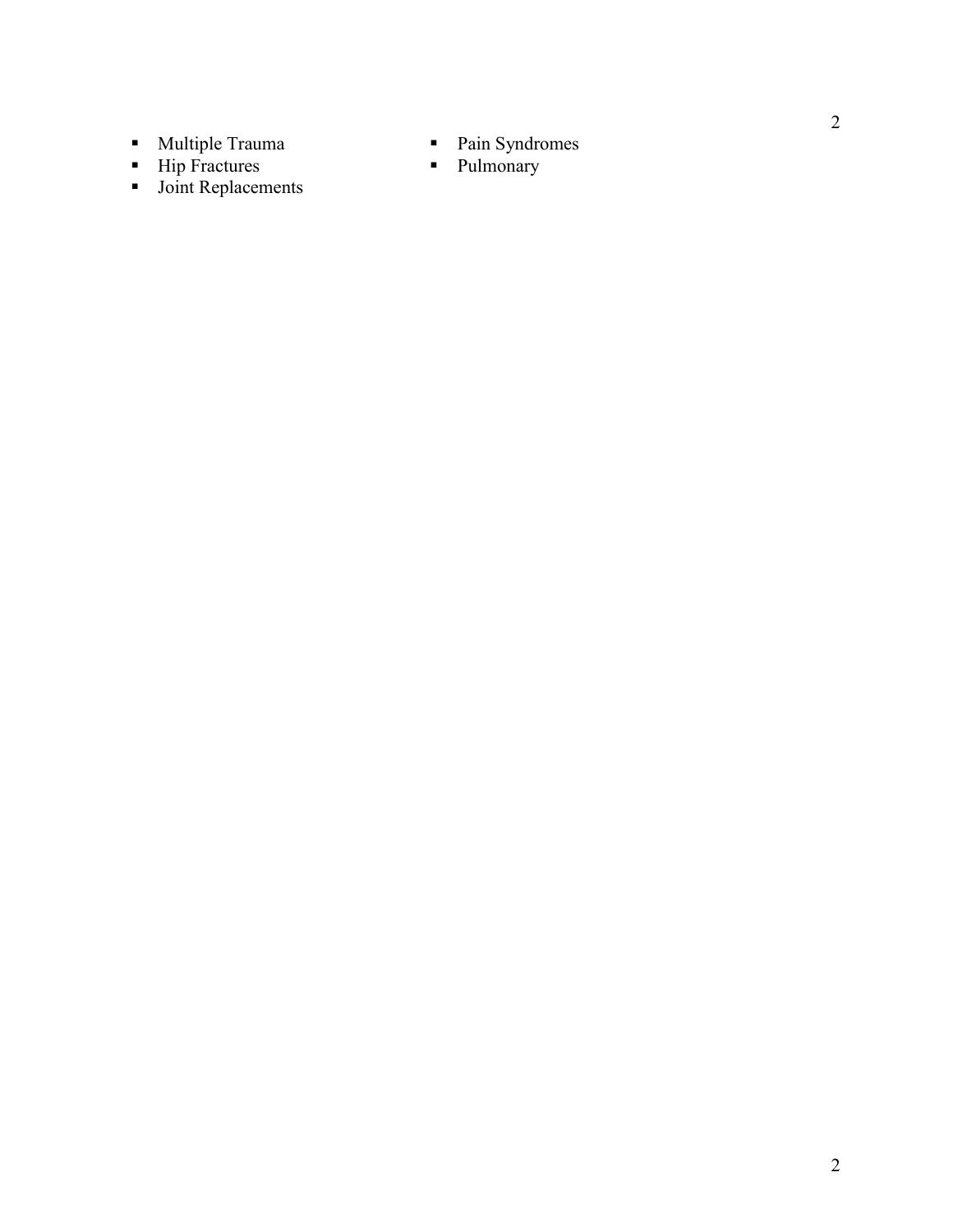# **Services provided as needed**

- Rehabilitation Medicine
- 
- Rehabilitation Nursing Wound Care
- 
- Occupational Therapy **Dietary Services**
- Chaplaincy
- Speech and Language Pathology
- Social Work/Case Management
- Medical Consults (if necessary) Orthotic and Prosthetic Consultations
	-
- **Physical Therapy Community Community Respiratory Services** 
	-

Medical, diagnostic, laboratory, and pharmacy services are located *(within Stillwater Medical Center)*. The response time is specific to each of these services. It is the expectation of this unit, however, that the vast majority of orders or consultations will receive some level of response within 24 hours of a department/medical consultative body receiving the order or consultation. That initial response will then be conveyed to the appropriate clinician(s) as soon as possible.

**Scope of Services:** Persons served are medically stable adults who are able to tolerate and benefit from a minimum of 3 hours a day of therapeutic services, 5 days a week, or 15 hours across 7 days. Speech Therapy, Social Services, 24 Hour rehab nursing and other services are provided in addition to the 3 hours of Physical and Occupational Therapy, according to the patient's plan.

### **Your estimated combination of daily therapy may include: PT \_\_1-1.5\_\_\_\_ hours; OT \_1-1.5\_\_\_\_\_ hours; SLP \_.5-1.0\_\_\_ hours.**

This program does not currently serve persons who are ventilator-dependent, comatose, have burn management needs. Persons served must be 18 or older for admission Stillwater Medical Center Rehab Center will serve as a resource for suggestions for alternative placement when patients referred to the program do not qualify for it.

**Insurance and Payment Sources:** Medicare and your secondary insurance (if you have one) will cover most services provided during your rehab stay, as long as you meet criteria at admission and during your stay. The Medical Director will evaluate whether you meet these criteria, but this is always subject to Medicare review. If there are limitations in your coverage, your case coordinator will discuss these with you, as well as alternative resources to help meet your needs.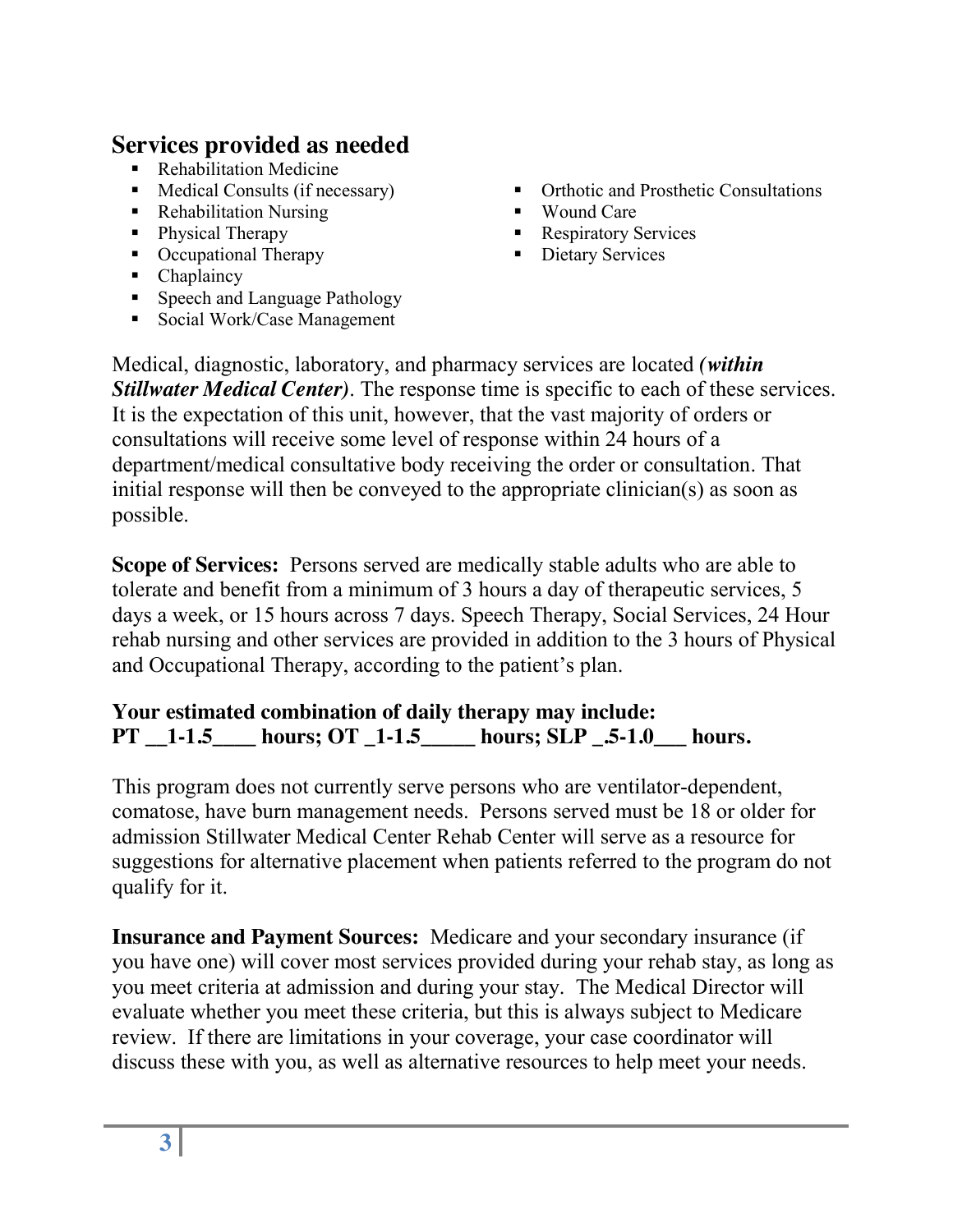Out-of-pocket expenses that you may incur depend upon your specific insurance coverage, co-payments, benefits, and eligibility. Some patients may need to purchase durable medical equipment (wheelchairs, walkers, commodes, etc.), as this equipment may not be covered by a particular insurance plan.

A financial counselor is available to assist you and your family in understanding your benefits, co-payments, and responsibilities before or after admission.

If you are paying cash and need assistance or information, please contact the Patient Services Representative Deborah Patrick in the Business Office at *ext 5711).*

### **If your payer is Medicare or a commercial insurance:**

**Medicare:** Up to 90 days per benefit period are covered and you have days remaining. The first 60 days are covered at 100% after your deductible is met. The next 30 days Medicare pays all covered costs beyond a state of day. If you have a secondary insurance it may cover some of these expenses. Estimation of remaining days is not a guarantee of payment.

**Commercial Insurance:** Was contacted regarding your benefit for acute rehabilitation and verified the following coverage. Preauthorization was obtained from \_\_\_\_\_\_\_\_\_\_\_\_\_\_\_\_\_\_\_\_ at insurance company and authorized days of rehab coverage. Pre-authorization is not a guarantee of payment.

If you would like to visit our unit, please call *405-742-5798).* We would appreciate the opportunity to give you a tour.

Many factors will influence your length of stay, including severity of injury, previous health status, and medical complications. The rehabilitation team will discuss your length of stay with you after they have evaluated your condition. The team will work with you and your family to help determine the best discharge environment for you based on your needs at the time of discharge. If you are unable to return home, the team will assist you and your family in making other arrangements.

**Your ESTIMATED length of stay in the rehabilitation program is:**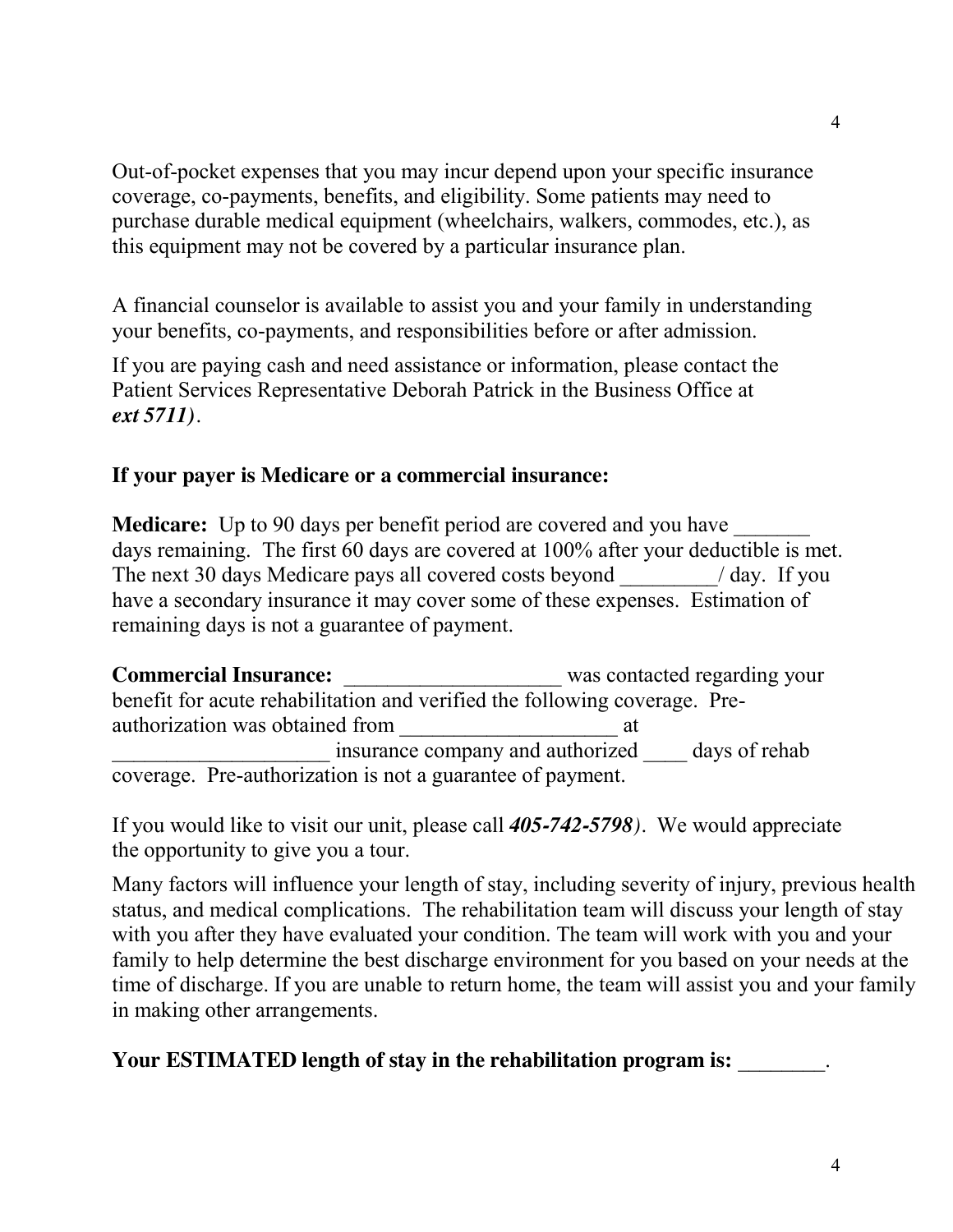### **Current Accreditations**

• DNV Hospital Accreditation Det Norske Veritas (DNV)

## **If you have any questions or concerns regarding the program, please call** *Cadance Lynch***, Program Director, at (***405-742-5782)*

*Attached is our OUTCOMES SUMMARY!*